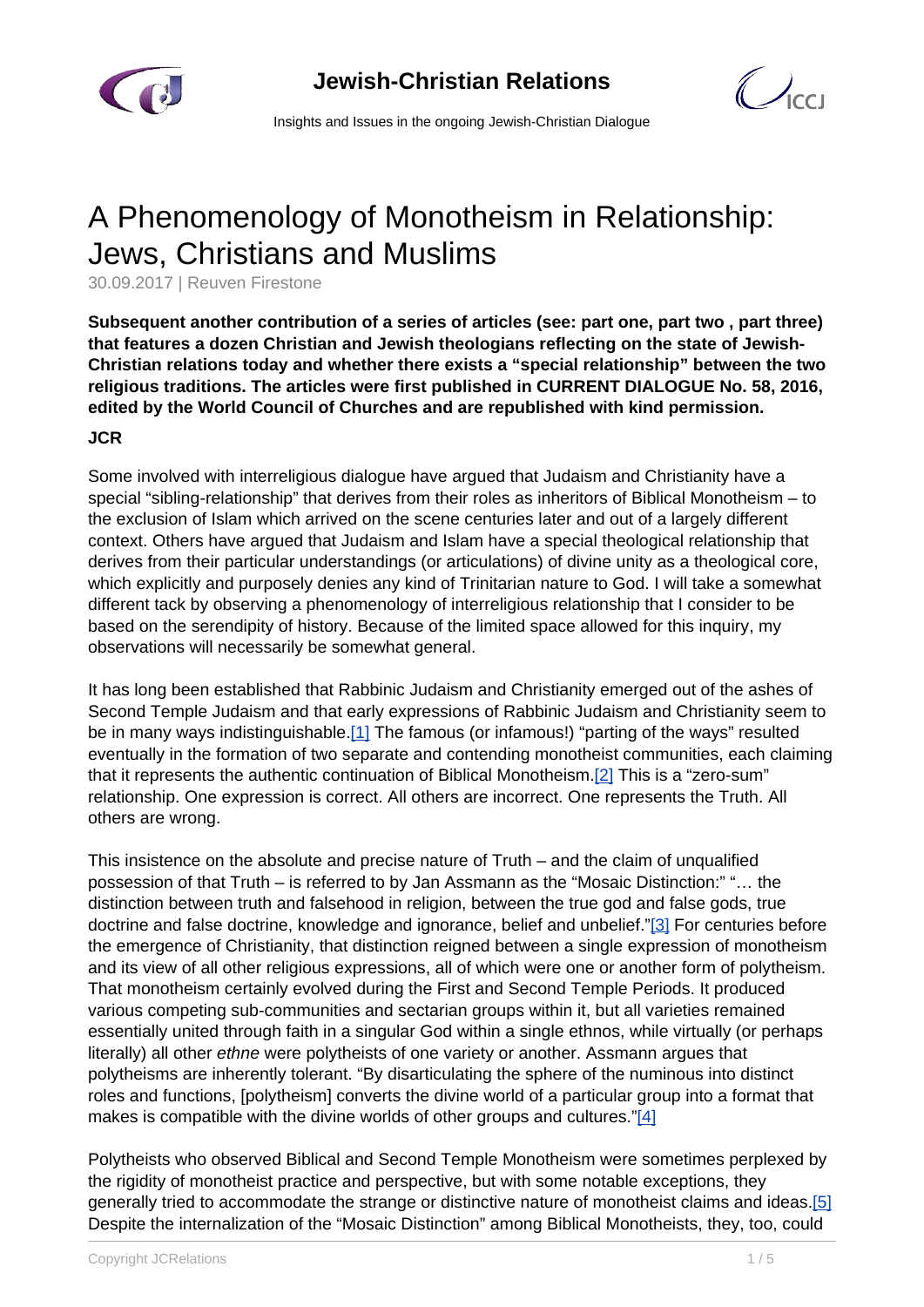live with the existence of polytheists as long as they had a "safe haven" in which to practice their religion without interference or temptation to revert to earlier (Israelite) polytheist practice through religious and even social interaction with polytheist peoples. The temptation of polytheism, from within the community as well as without, remained a threat to Biblical Monotheists for centuries.<sup>[6]</sup>

Monotheists polemicized against polytheism throughout the Hebrew Bible, but the purpose was hardly to convince polytheists to come over to monotheism. The major purpose was rather to convince Israelites to remain or become more thorough monotheists. Likewise, while some polytheists polemicized against Israel and their notions and ways, there is no evidence of any creedal polytheist anti-Judaism.[7]

That modus vivendi would change with the "parting of the ways" because that parting represents the first time in which two separate, independent, self-identifying monotheist communities vied with one another over their particular notions of Truth, divine disclosure in the form of canonized scripture, destiny and salvation. To use Assmann's terminology, it was the first time that the Mosaic Distinction applied between two competing expressions of monotheism; hence the zerosum nature of Jewish-Christian argument.

Despite so much in common between Jews and Christians, I suggest that small differences were made into big differences because of the zero-sum mentality of the Mosaic Distinction between two competing monotheisms. Prior arguments between factions within the Second Temple Judean community were not seen as win-or-lose at the same level. After the initial zero-sum crisis between Jews and Christians, however, even internal argument became more problematic, perhaps not so significantly among Jews who belonged to a single ethnos (even if by this time it was entirely, as opposed to partially, constructed<sup>[8]</sup>), but certainly among Christians who struggled so mightily with the problem of sectarianism and heresy.

I argue that the intensity of the Mosaic Distinction remained high as long as the distinction was obtained between only two separate self-identifying parties. Christians claimed to have superseded the position of the Jews as God's one and only chosen (Matt. 22:14, 24:1-22; Mark 13:20-32; Luke 1:30-33, 9:28-35; John 15:5-6, 15-16; Romans 9:7-8; Gal. 4:21-31; Heb. 8:6-13; 1 Peter 2:7-10, etc.). During the period that Christians became increasingly influential, Jews became increasingly powerless. By the 4th century they were unable to make bold claims like their Christian competitors (they were often forced to articulate their position in code in Rabbinic Literature so as not to endanger themselves), but their view of themselves in relation to their Christian competitors was no less elitist than that of Christians.[9] Each distinct monotheist community competed against the other through a binary perspective; each claimed an independent identity and each claimed ownership of the whole truth.

That binary relationship could not easily change because of the centuries during which it became codified in the most sacred literatures of both parties. But when a third party emerged, the nature of monotheist relationship changed profoundly. No longer could the relationship be defined as zerosum. It could no longer be either-or. As just mentioned, Jews and Christians continued to process the world, including the emergence of a new and independent form of monotheism in Islam, under the inertia of the formative centuries of polemic between their binary worldviews. But that is not the perspective of the Qur'an, and I would argue that the emergence of a third option along with its non-binary perspective regarding earlier monotheisms even came to affect the views of some Christians and Jews, such as the Christian Nikolas Cusanus (d. 1464) and the Jew Menachem Me'iri (d. 1310).[10] As the Muslim community began to recognize itself as a distinct religious community,[11]1 it observed not one or even two contending communities, but a number of different expressions of monotheism. Some were Jewish, some Christian, and some may have been neither.<sup>[12]</sup> The very existence of harsh internal polemic between rival Christian communities and, less so, between rival Jewish communities, rendered all of their claims relative.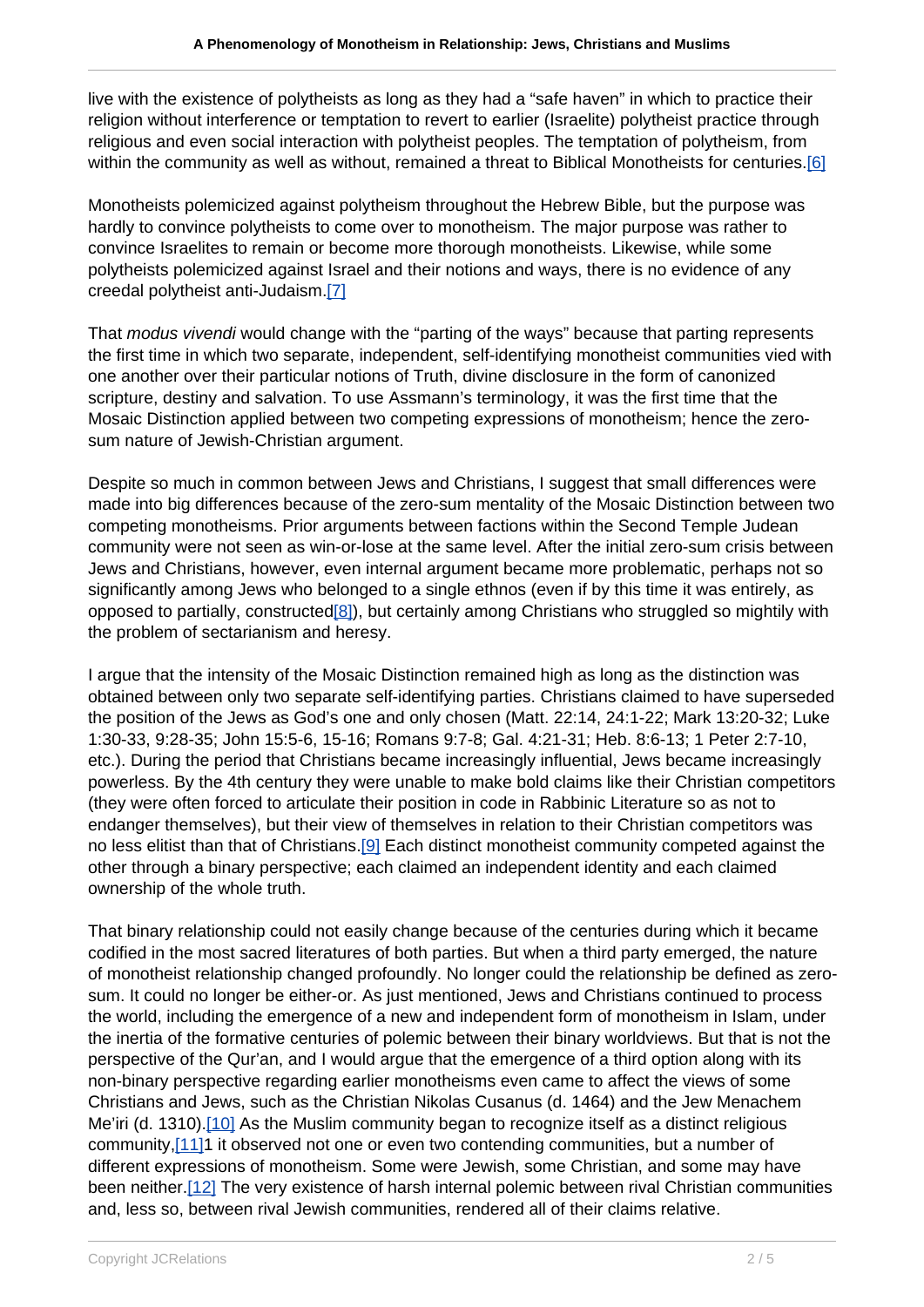The rhetoric of the Qur'an, then, tends not express an either-or, zero-sum perspective on truth in relation to Judaism and Christianity.[13] It recognizes that both Judaism and Christianity derive from God and that both contain truth. But their particular expressions of originally pristine monotheism had become corrupted or distorted over the centuries.[14] Through error or forgetfulness (Q. 2:59, 5:13-14) or purposefully (Q. 2:75, 146, 3:78, 187), Jews and Christians altered the original forms of their scriptures so that contemporary believers may not even be aware that their religious practice and belief is not entirely accurate. In God's great wisdom and compassion, therefore, the Qur'an was given as a clear revelation of divine disclosure confirming and correcting what came before.[15] It sometimes corrects the theology and practice in earlier scripture – the altered versions of a divine template that was retained intact in the Qur'an[16] – but it does not claim to supersede it. $[17]$  The old covenants are not declared invalid. $[18]$ 

The Qur'an returns monotheism to its original, accurate, pristine form, but it is not supersessive. Some verses such as 3:110 may be read as elitist, but the notion of "best community" is understood by some as a conditional statement.<sup>[19]</sup> And perhaps the most supersessive verse, "Whoever desires a religion other than al-islam, it will not be accepted from him, and in the Hereafter he will be one of the losers" (3:85) is likely to refer contextually to a generic submission to God rather than to a distinct religion.[20] Even its critique of prior religions is ambivalent. While submission to the divine will as articulated in the Qur'an is best, the Qur'an itself can still instruct believers, including Muhammad, to ask the People of the Book if they are uncertain (Q. 10:94; 16:43).

The Qur'an argues repeatedly that difference between human communities is intentional, that God created humanity to disagree.[21] It also argues against certain practices or beliefs of established monotheisms, but it does not argue against their intrinsic value. I suggest that the rigidity that crept into Islamic thinking in its relations with other forms of monotheism was largely a reaction to the absolute rejection that it experienced from earlier monotheists. Not all earlier monotheists rejected Islam, of course. In fact, most Christians and many Jews in the Middle East and North Africa became Muslims themselves, but the powerful institution of the church rejected Islam and its scripture out of hand as either a ridiculous error or worse, the work of the devil.[22] Partly in response to this rejection out of hand, and partly in response to its own internal processes associated with political and ethnic and religious rivalries (which cannot really be separated) for power and control with the emergence of the Caliphate, Islamic institutional thinking became increasingly rigid itself, and that includes its rejection of Christianity and Judaism. It became not merely an issue of rejecting the errant particulars of Christianity and Judaism practiced by Christians and Jews, but a more absolute rejection of all things Christian and Jewish.

The result has been a vector of absolutism in Islam that roughly parallels the vectors of absolutism in Christianity and Judaism.<sup>[23]</sup> The phenomenology of identity formation is roughly alike. As Muslims came to identify themselves increasingly as a community independent from those of Christians and Jews, they saw their movement in increasingly absolutist terms, just as the movements that eventuated in Rabbinic Judaism and Christianity became increasingly selfisolating and self-absorbed as their ways parted. Ironically, a "third way" that was initiated in the Qur'an could not be sustained among most post-Qur'anic Muslims, perhaps another loss to the unavoidability of religious realpolitik.

I end with the observation that today, in a pluralistic environment in which the prizes of politics are much more readily available through means other than religion than in previous eras, we have an opportunity to transcend the absolutist tendencies that Assmann believes are inherent in the "Mosaic Distinction." There are traditional models in each of our traditions that can be plumbed for considering how to retain the particularism of our commitments while simultaneously opening ourselves to the likelihood that the truth of the Ultimate cannot be contained entirely in a single community.[24]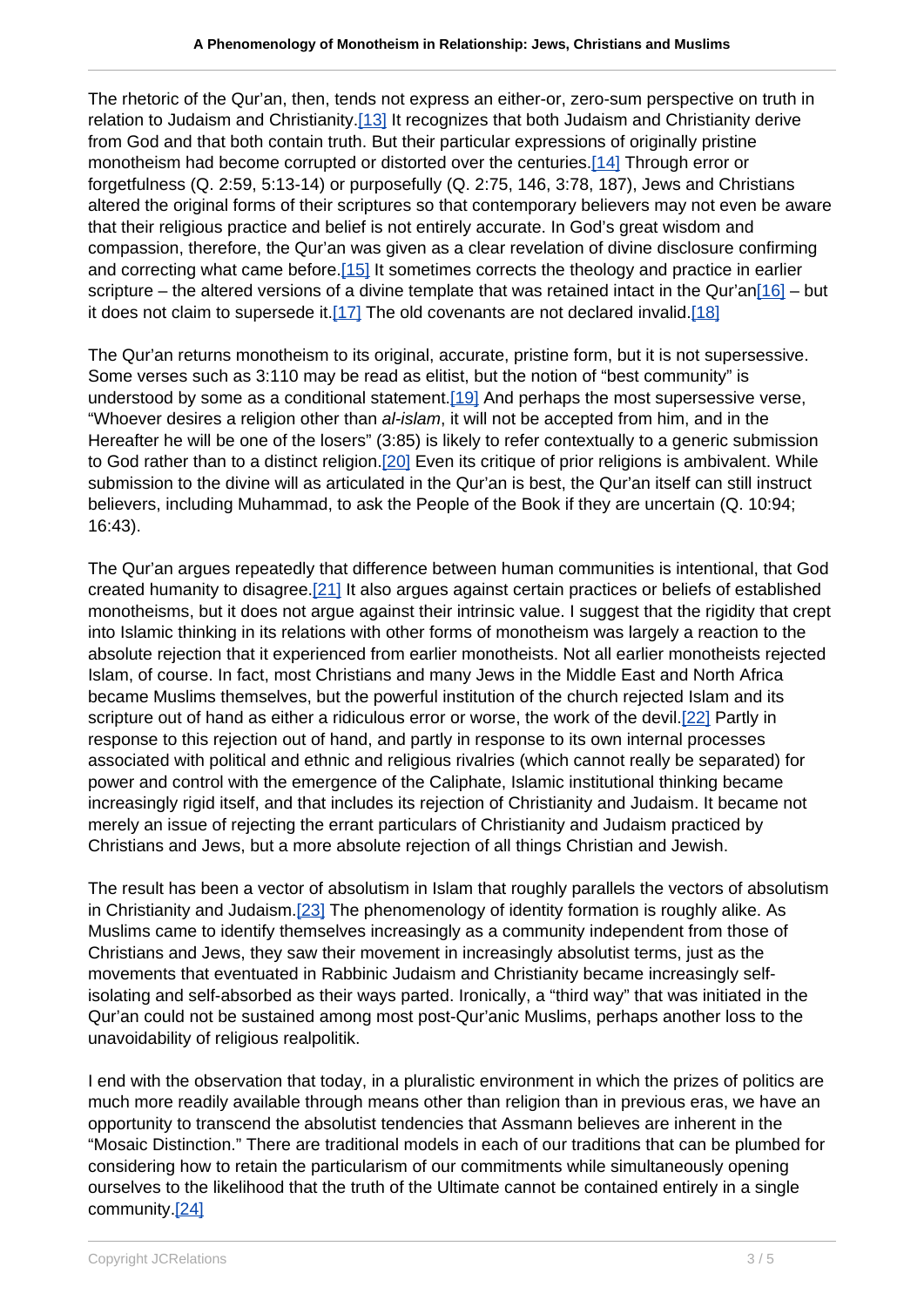[1] A number of different names have been employed to identify the kinds of monotheism practiced by the people who populated the Land of Israel prior to the destruction of the Jerusalem Temple in 70 CE: Israelite monotheism, Biblical monotheism, Second Temple Judaism, etc. These refer to a variety of changing practice and theology that predate Rabbinic Judaism, the expression of monotheism among Jews that became dominant by the end of the Talmudic period and which corresponds roughly with the emergence of Islam in the 7th century.

[2] See, for example: James Dunn (ed.), Jews and Christians: The Parting of the Ways (Grand Rapids: Eerdmans, 1992); Julie Galambush, The Reluctant Parting (San Francisco: Harper, 2005); George Nickelsburg, Ancient Judaism and Christian Origins (Minneapolis: Fortress, 2003); Marcel Simon, Verus Israel (London: Littman Library, 1996); and Adam Becker and Annette Yoshiko Reed (eds.), The Ways that Never Parted (Minneapolis: Fortress, 2007).

[3] Jan Assmann, The Price of Monotheism (Stanford: Stanford University Press, 2010), 2. Assmann has written extensively on this and has stimulated much discussion, especially in Europe. Perhaps his most concise and recent book treating this issue is the monograph listed here.

## [4]Ibid., 24.

[5] See John Gager, The Origins of Anti-Semitism: Attitudes toward Judaism in Pagan and Christian Antiquity (New York: Oxford University, 1983); Peter Schäfer, Judeophobia: Attitudes toward the Jews in the Ancient World (Cambridge, MA: Harvard University, 1997). The anti-Jewish violence in Elephantine and Alexandria in Egypt (Gager, 43-54; Schäfer, 121-69) is explained by Assmann as a violent reaction-formation in response to a far earlier expression of the "Mosaic Distinction" initiated during the Amarna period by Akhenaten (The Price of Monotheism, 32-67; From Akhenaten to Moses (Cairo: American University in Cairo, 2014)).

[6] See, for example, Ex. 15:11; 2 Kings 21:1-9; Ps. 95:3, etc. See also Mark S. Smith, The Origins of Biblical Monotheism: Israel's Polytheistic Background and the Ugaritic Texts (Oxford: Oxford University, 2001); Ziony Zevit, The Religions of Ancient Israel (London: Continuum, 2001).

[7] The term, "Israel," is the standard Jewish term for the people that are referred to in Jewish sources variously as "Hebrews," "Israelites," "Judeans," and "Jews."

[8] I follow Benedict Anderson's work, which is also relevant to an earlier age (Anderson, Imagined Communities (London: Verso, 1983)). See also Patrick Geary, The Myth of Nations: The Medieval Origins of Europe (Princeton: Princeton University, 2003); Lee Patterson, Kinship Myth in Ancient Greece (Austin: University of Texas, 2010); Exodus 12:37-38, the Book of Ruth, etc.

[9] See the work of Daniel J. Lasker, such as Jewish Philosophical Polemics Against Christianity in the Middle Ages (New York: Ktav, 1977, 2007), and Sarah Stroumsa, "Jewish Polemics Against Islam and Christianity In the Light of Judaeo-Arabic Texts," in N. Golb (ed.), Judaeo-Arabic Studies. Proceedings of the Founding Conference of the Society for Judaeo-Arabic Studies, Studies in Muslim-Jewish Relations 3 (Amsterdam, 1997), 241-50.

[10] Inigo Bocken, "Nicholas of Cusa and the Plurality of Religions." in Barbara Roggema, Marcel Poorthuis and Pim Valkenberg (eds.), The Three Rings: Textual Studies in the Historical Trialogue of Judaism, Christianity and Islam (Lueven: Peters, 2005), 163-80; Moshe Halbertal, "'Ones Possessed of Religion:' Religious Tolerance in the Teachings of the Me'iri." The Edah Journal (2005), 1-24; idem, Between Torah and Wisdom: Rabbi Menachem Ha-Meiri and the Maimonidean Halakhists in Provence (Hebrew) (Jerusalem: Hebrew University Magnes Press, 2002).

[11] Fred Donner and others argue, to my mind successfully, that the movement that eventuated in the community of Muslims did not emerge as a distinct religious confession but became that only with time (Fred Donner, "From Believers to Muslims: Confessional Self-Identity in the Early Muslim Community," al-Abhath 50-51 (2002-2003), 9-53; ibid., Muhammad and the Believers: at the Origins of Islam (Cambridge: Harvard University, 2010)).

[12] See, for example, Polymnia Athanassiadi and Michael Frede, Pagan Monotheism in Late Antiquity (Oxford: Oxford University Press, 1991); Stephen Mitchell and Peter Van Nuffelen (eds.), One God: Pagan Monotheism in the Roman Empire (Cambridge, 2010).

[16] It is not in the nature of scripture to avoid what we today would identify as inconsistency, but as will be observed below, the Qur'an often refers positively to the religions of Jews and Christians even if not to what it identifies as their practices and beliefs. This is not the case regarding what it defines as shirk or polytheism, which has no redeeming value.

[14] Hava Lazarus-Yafeh, "Tahrif' in the Encyclopaedia of Islam, 2nd ed., Vol. 10 (Leiden: E. J. Brill, 1998), 111-12; Gabriel Said Reynolds, "On the Qur'anic Accusation of Scriptural Falsification (tahrif) and Christian Anti-Jewish Polemic," Journal of the American Oriental Society 130.2 (2010), 189-202.

[15] Q. 2:2-5; 4:47; 5:48; 12:1-2; 15:9; 16:64.

[16] For example, Q. 50:38 argues that God had no need to rest on the day after creation, 5:72 argues that Jesus is not God, 4:157 argues that the Crucifixion did not occur, and 4:160-61 argues that the strict dietary restrictions among Jews was either self-imposed (3:93) or punishment for wrongdoing (4:160-61).

[17] The Qur'an does claim abrogation of revelation (Q. 2:106). Some Muslim scholars understand this to refer to prior revelation, though it became the basis for the theory of internal abrogation within the Qur'an (naskh or al-nasikh wal-mansukh). But in either case, it is corrective rather than supersessive.

[18] Reuven Firestone, "Is there a Notion of 'Divine Election' in the Qur'an?" in Gabriel S. Reynolds (ed.), New Perspectives on the Qur'an. The Qur'an in Its Historical Context 2 (NY: Routledge, 2011), 393-410.

[19] "You are the best community brought forth for humankind, commanding right and forbidding wrong, and believing in God. If the People of the Book had believed, it would have been better for them. Some of them are believers, but most of them are wicked." The conditional nature can be understood as whether the community indeed commands the right and forbids the wrong.

[20] See also Q. 3:19; 5:3; L. Gardet, "Islam" in EI (2), Vol. 4, 171; A. J. Droge, The Qur'an: A New Annotated Translation (Sheffield and Bristol, CT: Equinox, 2013), 32, note 26. For a history of the Islamic interpretive tradition on the Qur'anic term, see Jane Smith, An Historical and Semantic Study of the Term 'Islam' as Seen in a Sequence of Qur'an Commentaries (Missoula, MT: Scholars Press, 1975).

## [21] Q. 5:48; 6:106-07; 10:99; 11:118-19; 42:15; 49:13.

[22] Norman Daniel, Islam and the West: The Making of an Image (Oxford: Oneworld, 1960); John Tolan, Saracens: Islam in the Medieval European Imagination (New York: Columbia University, 2002); Minou Reeves, Muhammad in Europe: A Thousand Years of Western Myth-Making (New York: New York University, 2003).

[23] Judaism, however, while certainly equally elitist in its sense of monotheism, is relieved of the problematic of the salvation/damnation binary. That is, non-believers are not automatically destined for damnation because Judaism presumed entry to the World-to-Come for all non-Jews who follow the